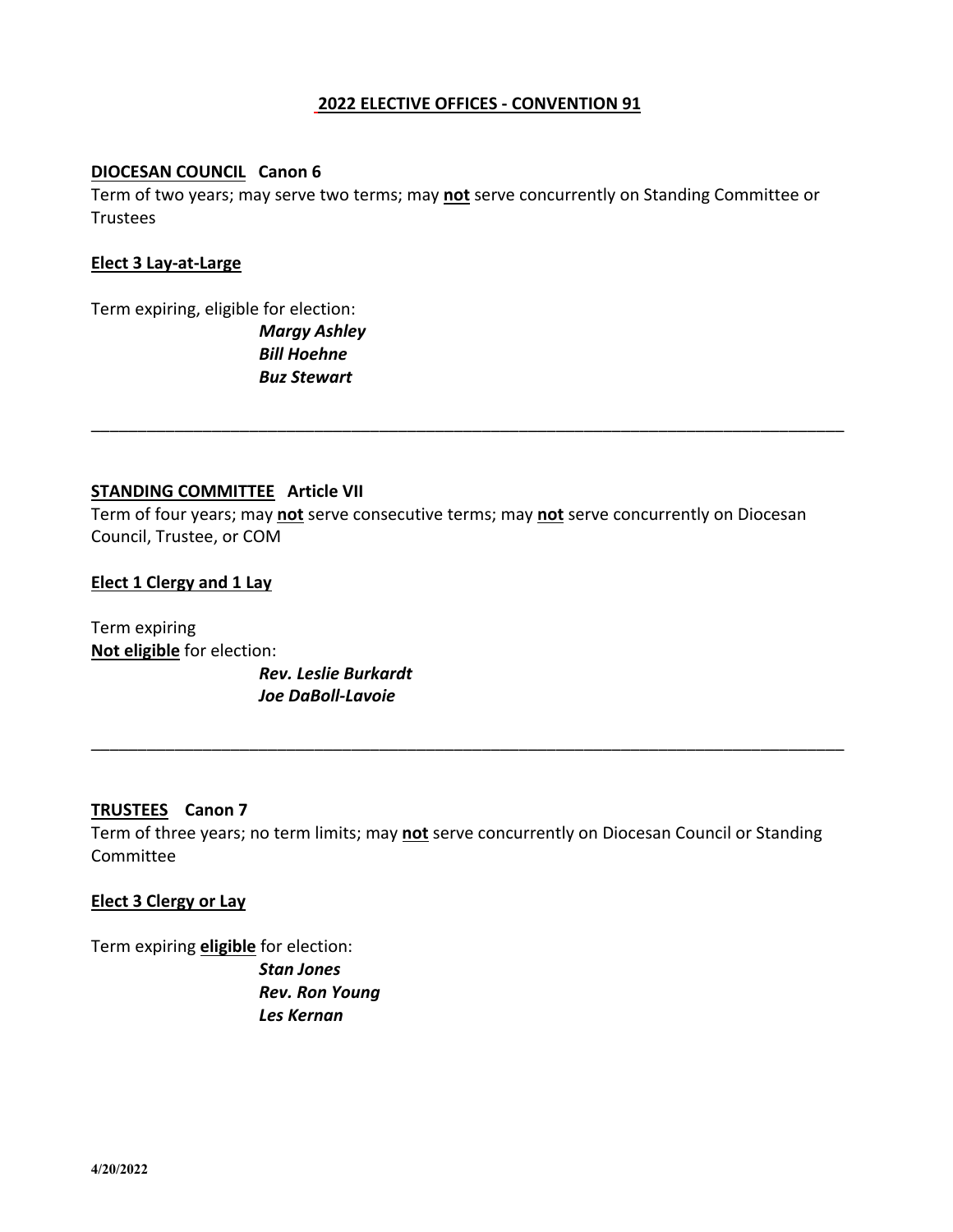## **COMMISSION ON MINISTRY Canon 24**

Term of three years; may serve two terms; may **not** serve concurrently on Standing Committee

### **Elect 2 Clergy**

Term expiring **Not eligible** for election:

> *Rev. Jimmie Sue Rev. Georgia Carney*

**Eligible** for election**:**

*Rev. Saundra Cordingly Rev. Andrea Stridiron Rev. Abi John*

# **DISCIPLINARY BOARD Canon 21**

Term of three years; seven members – 4 clergy and 3 lay; may serve 2 terms; may **not** serve concurrently on Standing Committee

\_\_\_\_\_\_\_\_\_\_\_\_\_\_\_\_\_\_\_\_\_\_\_\_\_\_\_\_\_\_\_\_\_\_\_\_\_\_\_\_\_\_\_\_\_\_\_\_\_\_\_\_\_\_\_\_\_\_\_\_\_\_\_\_\_\_\_\_\_\_\_\_\_\_\_\_\_\_

### **Elect 1 Clergy and 1 Lay**

Term expiring, **not eligible** for election *Catherine Cerulli*

Term expiring **eligible** for election: *Rev. Rick Hamlin*

#### **District Elections for Diocesan Council**

Term of two years; may serve two terms." after "District Elections for Diocesan Council. Canon 6(2)((d).

\_\_\_\_\_\_\_\_\_\_\_\_\_\_\_\_\_\_\_\_\_\_\_\_\_\_\_\_\_\_\_\_\_\_\_\_\_\_\_\_\_\_\_\_\_\_\_\_\_\_\_\_\_\_\_\_\_\_\_\_\_\_\_\_\_\_\_\_\_\_\_\_\_\_\_\_\_\_

### **Elect (1) Clergy for Each District**

Term expiring **not eligible** for election: *Rev. Lance Robbins - Monroe Rev. Gretchen Ratterree - NE*

### **Eligible** for election:

*Rev. Eric Thompson - SW Rev. Josh Barrett- SE Rev. Keith Patterson-Rochester*